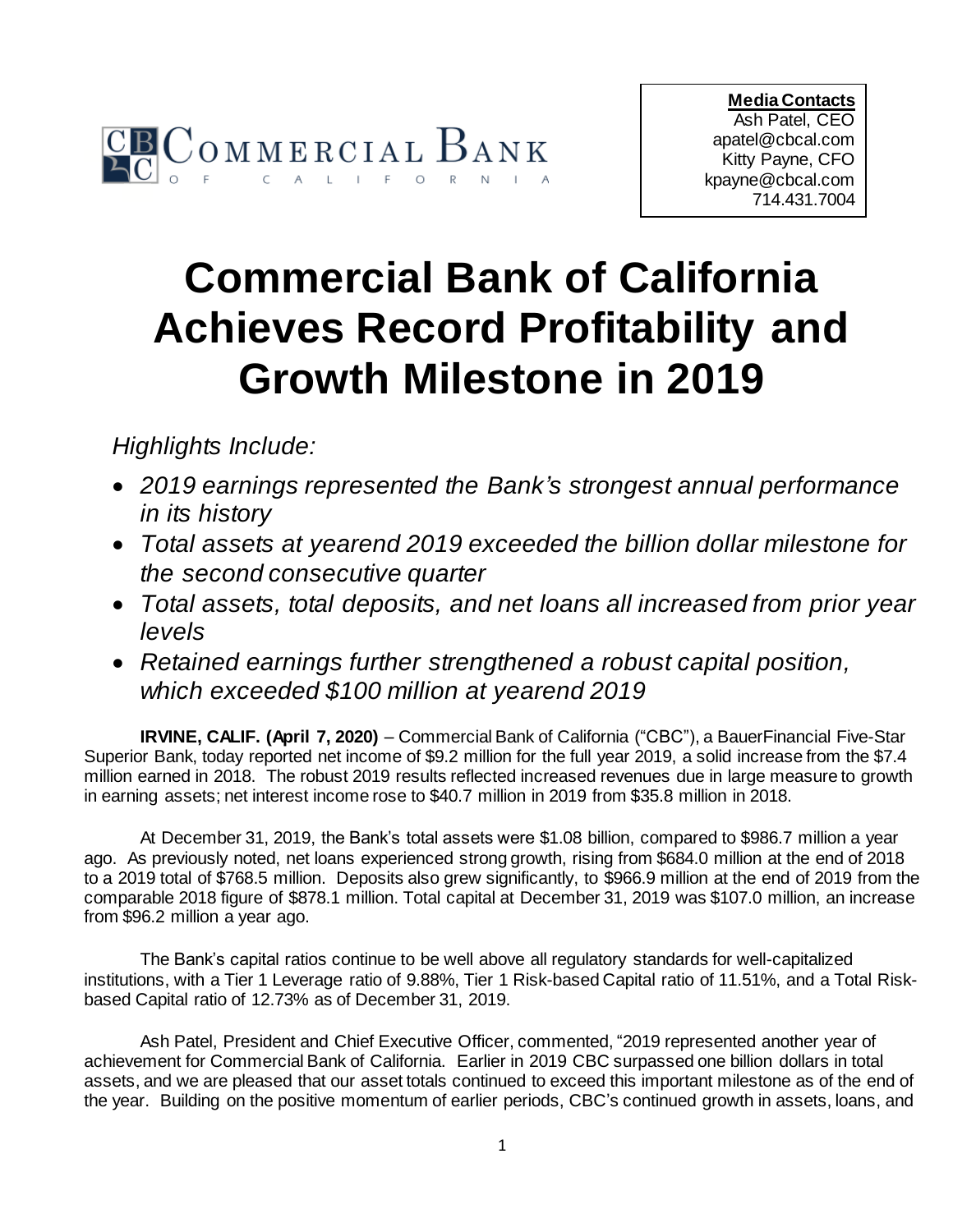deposits drove improved performance. To a great extent, our operating results for the year reflect the higher net interest income resulting from that growth.

"But if 2019 was a successful year for CBC, the subsequent emergence of the Covid-19 coronavirus is a stark reminder of the far-reaching consequences of unforeseen events. All of us at CBC, and indeed all of us worldwide, have already been dramatically affected by the pandemic. Many companies have seen a sharp decline in business, while others have had to shut down entirely. This will undoubtedly affect the ability of some borrowers to perform on their loans. At the same time, the Federal Reserve has sharply reduced interest rates, which is intended to support the economy but which will reduce our operating margins. These factors will have a significant impact on CBC's balance sheet and income statement in 2020, consistent with the effect on most other financial institutions.

"Fortunately, CBC has the capital strength and liquidity needed to help our clients through this crisis. Our offices are open and operating, our bankers are available by phone, email, and in person to serve your needs, and we are here to help. Moreover, our status as a Small Business Administration Preferred Lender enables us to offer clients and prospects expedited access to the pandemic relief loan programs available as a result of the recently-enacted CARES Act, including the innovative Paycheck Protection Program loans. The response to our PPP loan offering has been overwhelming; full details on program status and application forms are available on the CBC website at [www.cbcal.com](http://cts.businesswire.com/ct/CT?id=smartlink&url=http%3A%2F%2Fwww.cbcal.com&esheet=51201766&newsitemid=20151014006702&lan=en-US&anchor=www.cbcal.com&index=1&md5=b32b93ffe954942bacc76b19f0df35d3). While the ultimate impact of the coronavirus pandemic remains unclear, what is clear is that CBC's financial strength and flexibility are enabling us to act decisively to address the challenges as they emerge, and to capitalize on the opportunities that will inevitably follow."

Mr. Patel concluded: "These are challenging times for us all, but we are all in this together, and we shall all get through this together. We are indebted to our clients and the CBC team for their continued support throughout this period. Our confidence in the future of Commercial Bank of California remains undiminished."

## About Commercial Bank of California

Commercial Bank of California is a full-service bank and diversified financial services company serving the business and professional communities of Los Angeles and Orange counties. Recognized as a BauerFinancial, Inc. "Five-Star Superior Bank" for its financial strength and stability, CBC represents a safe haven for your funds, and provides the financial expertise of a major bank while maintaining a commitment to personalized service for every CBC client. More information about CBC's custom solutions for your business is available at [www.cbcal.com](http://cts.businesswire.com/ct/CT?id=smartlink&url=http%3A%2F%2Fwww.cbcal.com&esheet=51201766&newsitemid=20151014006702&lan=en-US&anchor=www.cbcal.com&index=1&md5=b32b93ffe954942bacc76b19f0df35d3).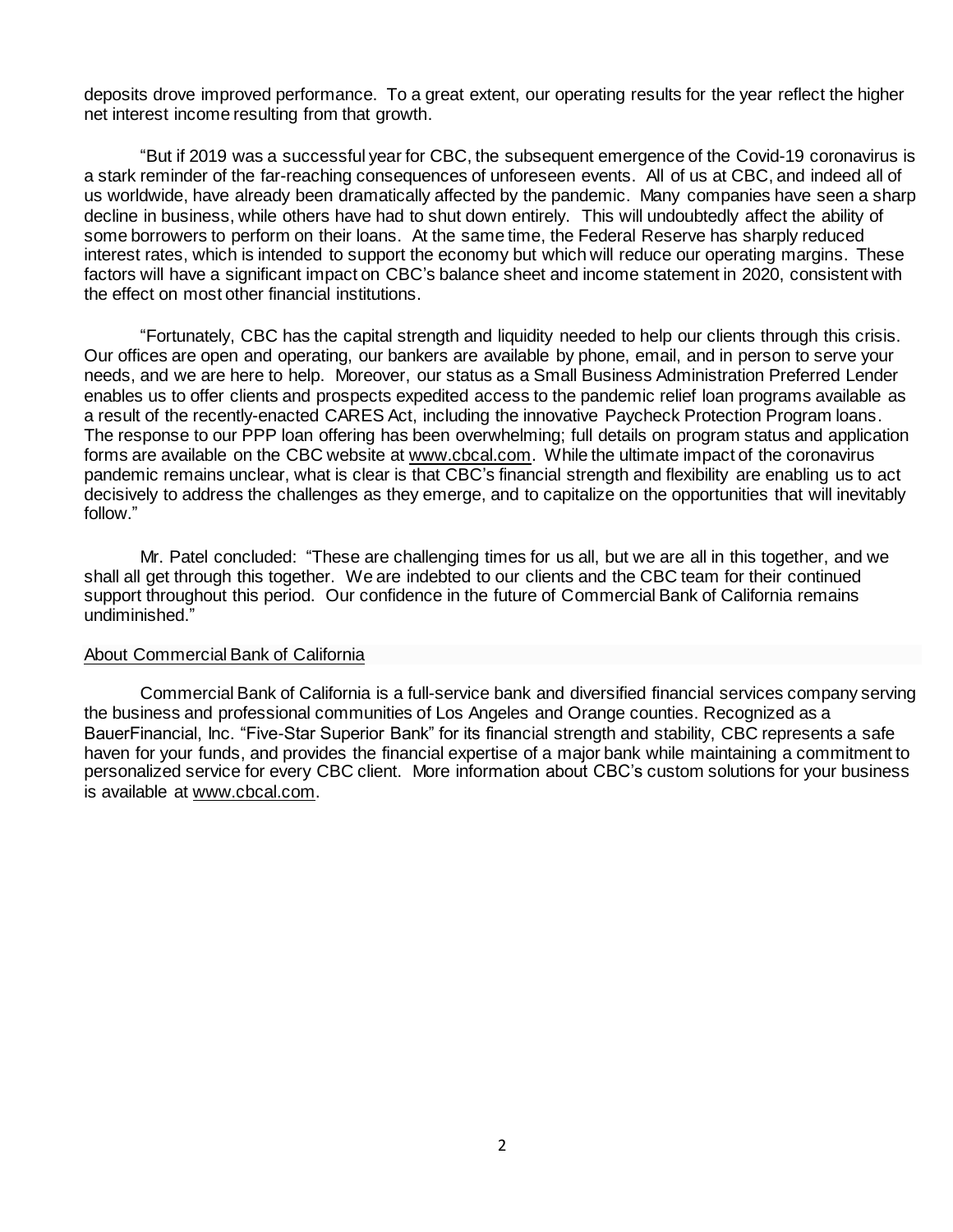## STATEMENTS OF CONDITION (UNAUDITED)

| (000s omitted)                                   | December 31, 2019 | December 31, 2018 |
|--------------------------------------------------|-------------------|-------------------|
| <b>ASSETS:</b>                                   |                   |                   |
| Cash and due from banks                          | \$<br>22,333      | \$<br>29,537      |
| Interest bearing deposits with banks             | 150,535           | 139,009           |
| Federal funds sold                               | 2,500             | 2,500             |
| Cash and cash equivalents                        | 175,368           | 171,046           |
| Investment securities                            | 97,258            | 89,186            |
| Loans                                            | 778,857           | 694,211           |
| Less: allowance for loan and lease losses        | (10, 351)         | (10, 194)         |
| Loans, net                                       | 768,506           | 684,017           |
| Premises and equipment - net                     | 3,214             | 3,876             |
| Other real estate owned                          |                   |                   |
| Accrued interest receivable and other assets     | 40,035            | 38,587            |
| <b>Total assets</b>                              | \$<br>1,084,381   | \$<br>986,712     |
| LIABILITIES AND CAPITAL:                         |                   |                   |
| Non-interest bearing deposits                    | 470,163           | 342,167           |
| Interest bearing demand deposits                 | 47,623            | 50,809            |
| Savings and money market deposits                | 410,524           | 421,106           |
| Time deposits                                    | 38,543            | 64,010            |
| <b>Total deposits</b>                            | 966,853           | 878,092           |
| Federal Home Loan Bank advances                  |                   |                   |
| Accrued interest payable and other liabilities   | 10,515            | 12,435            |
| <b>Total liabilities</b>                         | \$<br>977,368     | \$<br>890,527     |
| Stated capital                                   | 83,830            | 83,831            |
| Retained earnings                                | 22,756            | 13,578            |
| Accumulated other comprehensive income<br>(loss) | <u>427</u>        | (1,224)           |
| <b>Total capital</b>                             | \$<br>107,013     | \$<br>96,185      |
| Total liabilities and capital                    | \$<br>1,084,381   | \$<br>986,712     |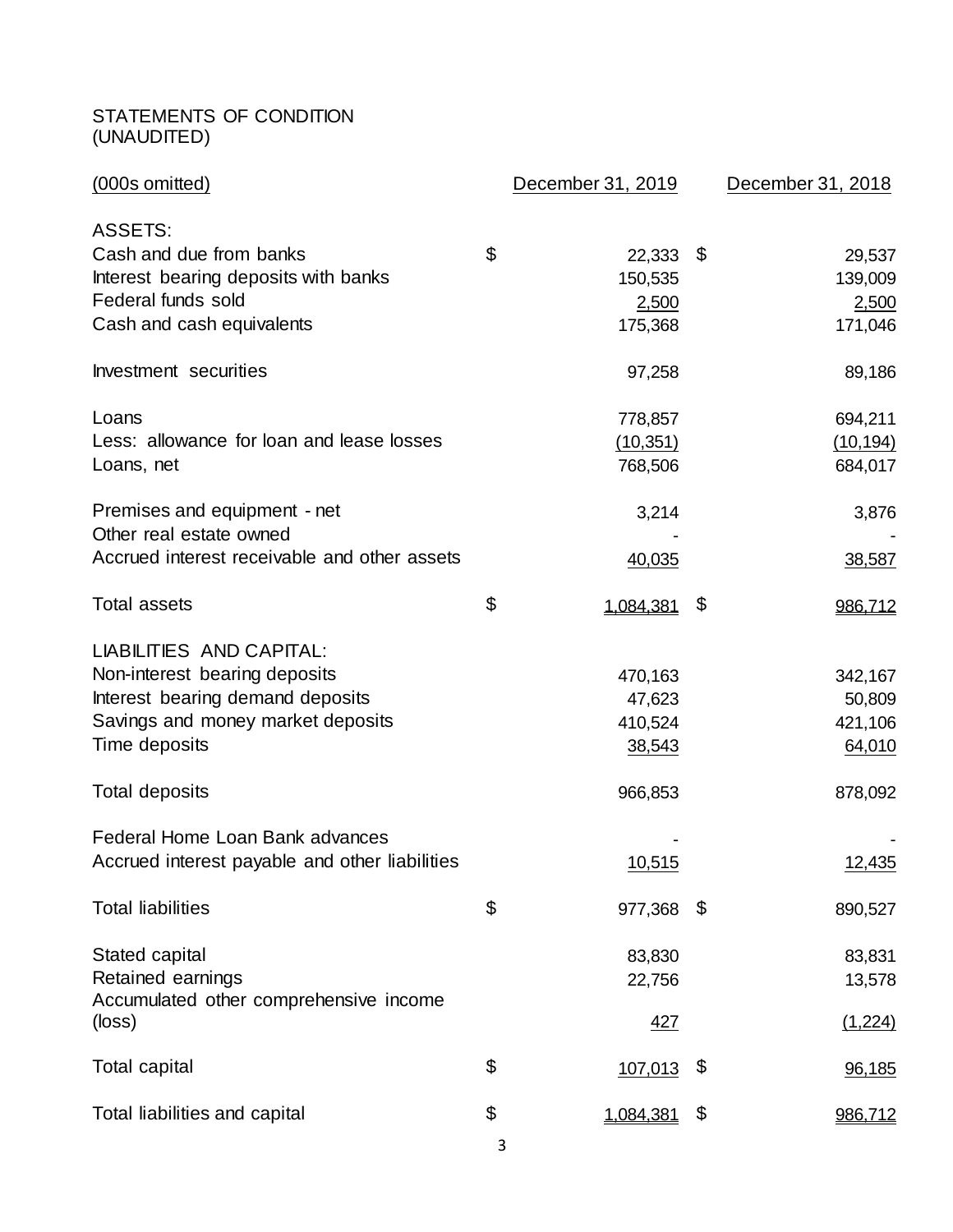## STATEMENTS OF OPERATIONS (UNAUDITED)

|                                                        | Year Ended        | Year Ended        |
|--------------------------------------------------------|-------------------|-------------------|
| (000's omitted)                                        | December 31, 2019 | December 31, 2018 |
|                                                        |                   |                   |
| Interest on loans                                      | \$<br>41,012 \$   | 35,489            |
| Interest on deposits with banks                        | 2,827             | 2,208             |
| Interest on investment securities                      | 2,437             | 2,196             |
| Other interest income                                  | 379               | $\frac{49}{1}$    |
| Total interest income                                  | 46,655            | 39,942            |
| Interest on deposits                                   | 6,000             | 4,039             |
| Interest on FHLB advances                              | <u> 12</u>        | <u> 112</u>       |
| Total interest expense                                 | 6,012             | 4,151             |
| Net interest income                                    | 40,643            | 35,791            |
| Provision for loan losses                              | 875               | 975               |
| Net interest income after provision for loan<br>losses | 39,768            | 34,816            |
|                                                        |                   |                   |
| Other operating income                                 | 14,258            | 12,196            |
| Salaries and related benefits                          | 27,346            | 22,230            |
| Occupancy expenses                                     | 4,355             | 3,883             |
| Other expenses                                         | 9,428             | 10,361            |
| Total other operating expenses                         | 41,129            | 36,474            |
| Income before provision for income taxes               | 12,897            | 10,538            |
| Provision for income taxes                             | 3,719             | 3,169             |
| Net income                                             | \$<br>$9,178$ \$  | <u>7,369</u>      |